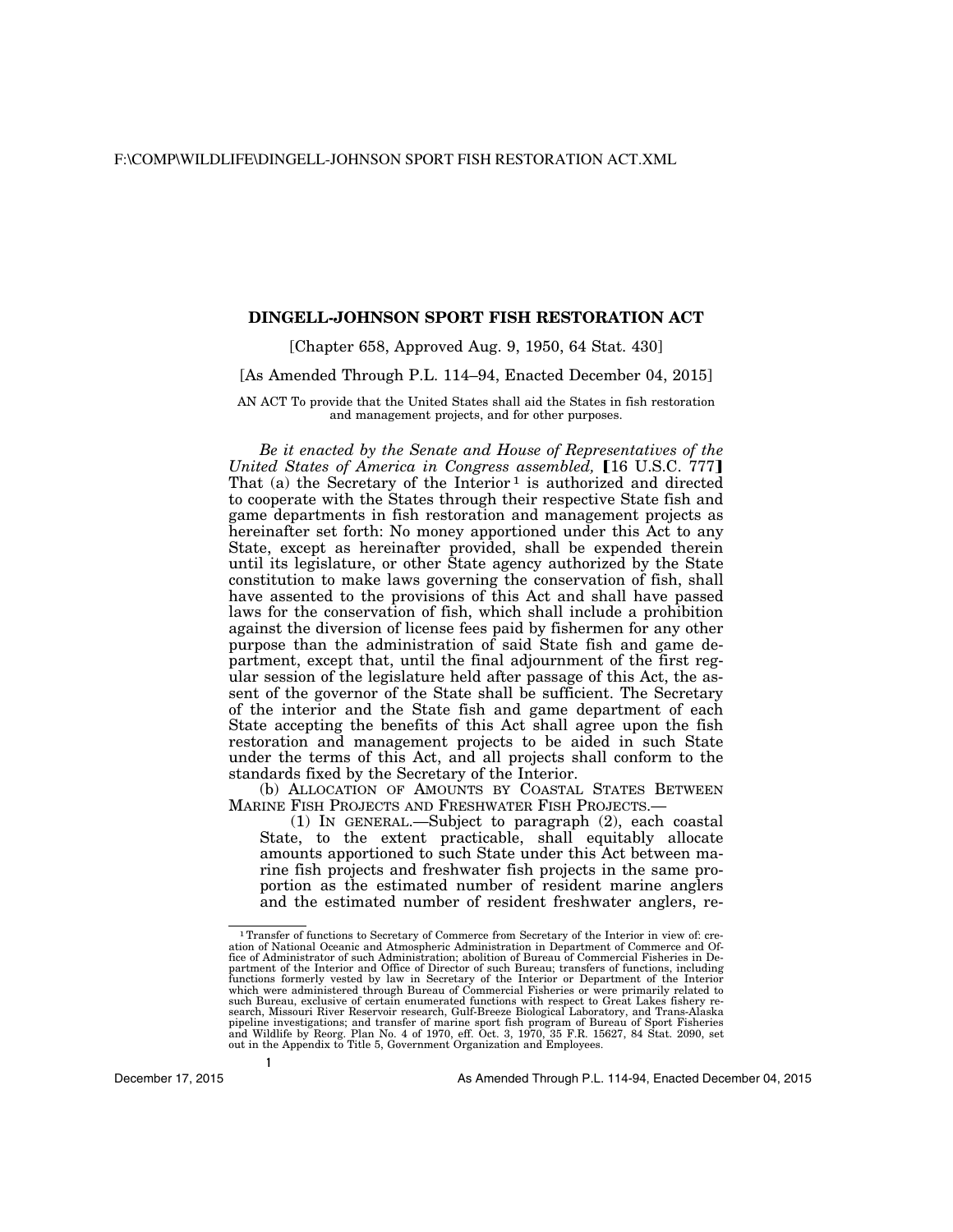spectively, bear to the estimated number of all resident anglers in that State.

(2) PRESERVATION OF FRESHWATER PROJECT ALLOCATION AT 1988 LEVEL,— $(A)$  Subject to subparagraph  $(B)$ , the amount allocated by a State pursuant to this subsection to freshwater fish projects for each fiscal year shall not be less than the amount allocated by such State to such projects for fiscal year 1988.

(B) Subparagraph (A) shall not apply to a State with respect to any fiscal year for which the amount apportioned to the State under this Act is less than the amount apportioned to the State under this Act for fiscal year 1988.

(3) COASTAL STATE DEFINED.—As used in this subsection, the term "coastal State" means any one of the States of Alabama, Alaska, California, Connecticut, Delaware, Florida, Georgia, Hawaii, Louisiana, Maine, Maryland, Massachusetts, Mississippi, New Hampshire, New Jersey, New York, North Carolina, Oregon, Rhode Island, South Carolina, Texas, Virginia, and Washington. The term also includes the Commonwealth of Puerto Rico, the United States Virgin Islands, Guam, American Samoa, and the Commonwealth of the Northern Mariana Islands.

SEC. 2.  $[16 \text{ U.S.C. } 777 \text{a}]$  For purposes of this Act—

(1) the term ''fish restoration and management projects'' shall be construed to mean projects designed for the restoration and management of all species of fish which have material value in connection with sport or recreation in the marine and/ or fresh waters of the United States and include—

(A) such research into problems of fish management and culture as may be necessary to efficient administration affecting fish resources;

(B) the acquisition of such facts as are necessary to guide and direct the regulation of fishing by law, including the extent of the fish population, the drain on the fish supply from fishing and/or natural causes, the necessity of legal regulation of fishing, and the effects of any measures of regulation that are applied;

 $(C)$  the formulation and adoption of plans of restocking waters with food and game fishes according to natural areas or districts to which such plans are applicable, together with the acquisition of such facts as are necessary to the formulation, execution, and testing the efficacy of such plans;

(D) the selection, restoration, rehabilitation, and improvement of areas of water or land adaptable as hatching, feeding, resting, or breeding places for fish, including acquisition by purchase, condemnation, lease, or gift of such areas or estates or interests therein as are suitable or capable of being made suitable therefor, and the construction thereon or therein of such works as may be necessary to make them available for such purposes, and such preliminary or incidental costs and expenses as may be incurred in and about such works; the term ''State fish and game department'' shall be construed to mean and include any department or division of department of another name, or

As Amended Through P.L. 114-94, Enacted December 04, 2015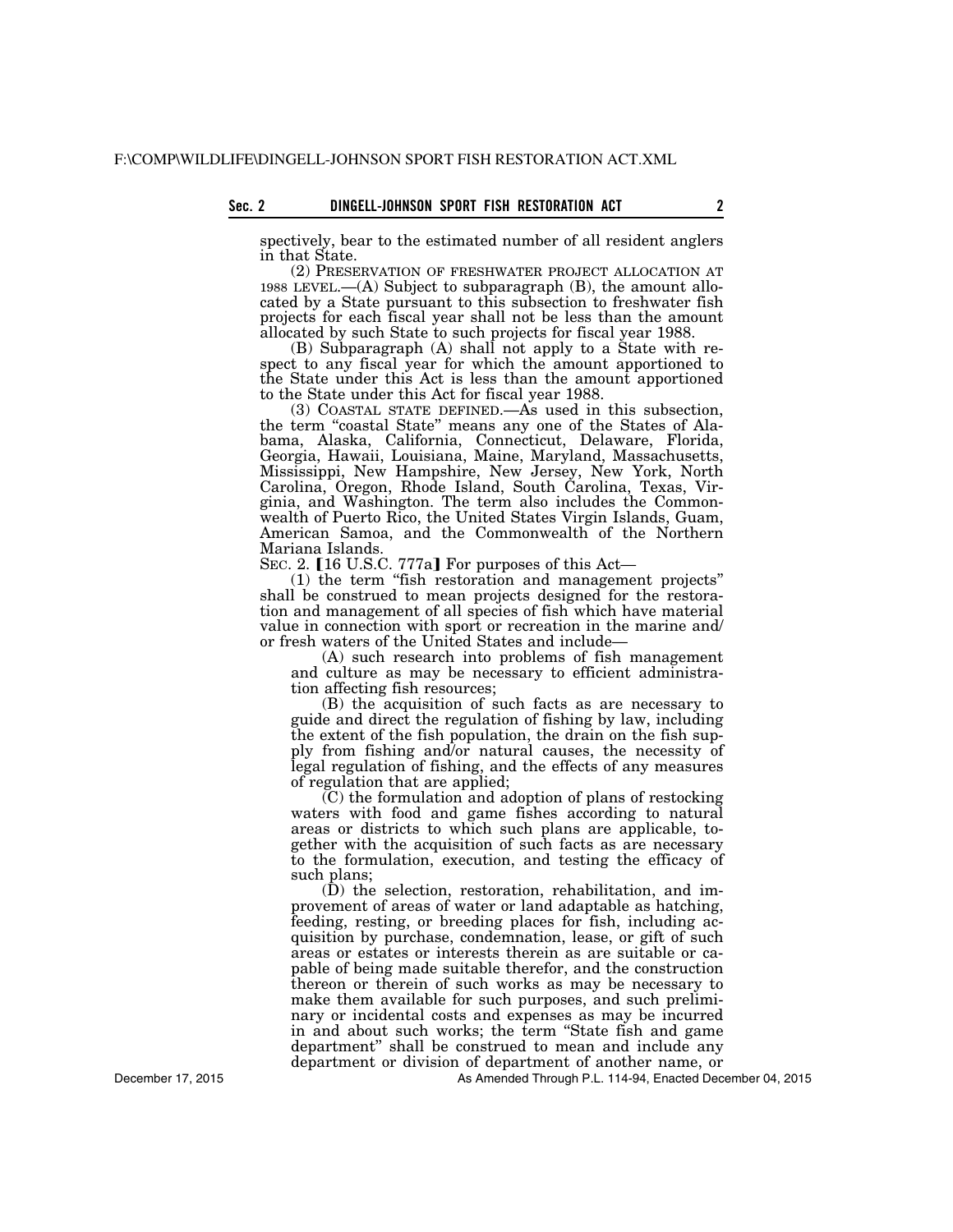commission, or official or officials, of a State empowered under its laws to exercise the functions ordinarily exercised by a State fish and game department;

(2) the term ''outreach and communications program'' means a program to improve communications with anglers, boaters, and the general public regarding angling and boating opportunities, to reduce barriers to participation in these activities, to advance adoption of sound fishing and boating practices, to promote conservation and the responsible use of the Nation's aquatic resources, and to further safety in fishing and boating; and

(3) the term ''aquatic resource education program'' means a program designed to enhance the public's understanding of aquatic resources and sportfishing, and to promote the development of responsible attitudes and ethics toward the aquatic environment.

SEC. 3.  $[16 \text{ U.S.C. } 777 \text{ b}]$  To carry out the provisions of this Act for fiscal years after September 30, 1984, there are authorized to be appropriated from the Sport Fish Restoration and Boating Trust Fund established by section 9504(a) of the Internal Revenue Code of 1986 the amounts paid, transferred, or otherwise credited to that Trust Fund, except as provided in section 9504(c) of the Internal Revenue Code of 1986.<sup>2</sup> For purposes of the provision of the Act of August 31, 1951, which refers to this section, such amounts shall be treated as the amounts that are equal to the revenues described in this section. The appropriation made under the provisions of this section for each fiscal year shall continue available during succeeding fiscal years. So much of such appropriation apportioned to any State for any fiscal year as remains unexpended at the close thereof is authorized to be made available for expenditure in that State until the close of the succeeding fiscal year. Any amount apportioned to any State under the provisions of this Act which is unexpended or unobligated at the end of the period during which it is available for expenditure on any project is authorized to be made available for expenditure by the Secretary of the Interior to supplement the 58.012 percent of the balance of each annual appropriation to be apportioned among the States, as provided for in section 4(c).

SEC. 4. [16 U.S.C. 777c] (a) IN GENERAL.—For each fiscal year through fiscal year 2021, the balance of each annual appropriation made in accordance with the provisions of section 3 remaining after the distributions for administrative expenses and other purposes under subsection (b) and for activities under section 14(e) shall be distributed as follows:

(1) COASTAL WETLANDS.—An amount equal to 18.673 percent to the Secretary of the Interior for distribution as pro-

December 17, 2015

<sup>2</sup>The Act of August 31, 1951 (Chapter 375; 65 Stat. 261) in title I under the heading FISH AND WILDLIFE SERVICE, provides:

FEDERAL AID IN RESTORTATION AND MANAGEMENT

For carrying out the provisions of the Act of August 9, 1950 (Public Law 681), amounts equal to the revenues described in section 3 of said Act and credited during the next preceding fiscal year and each fiscal year thereafter, to remain available until expended.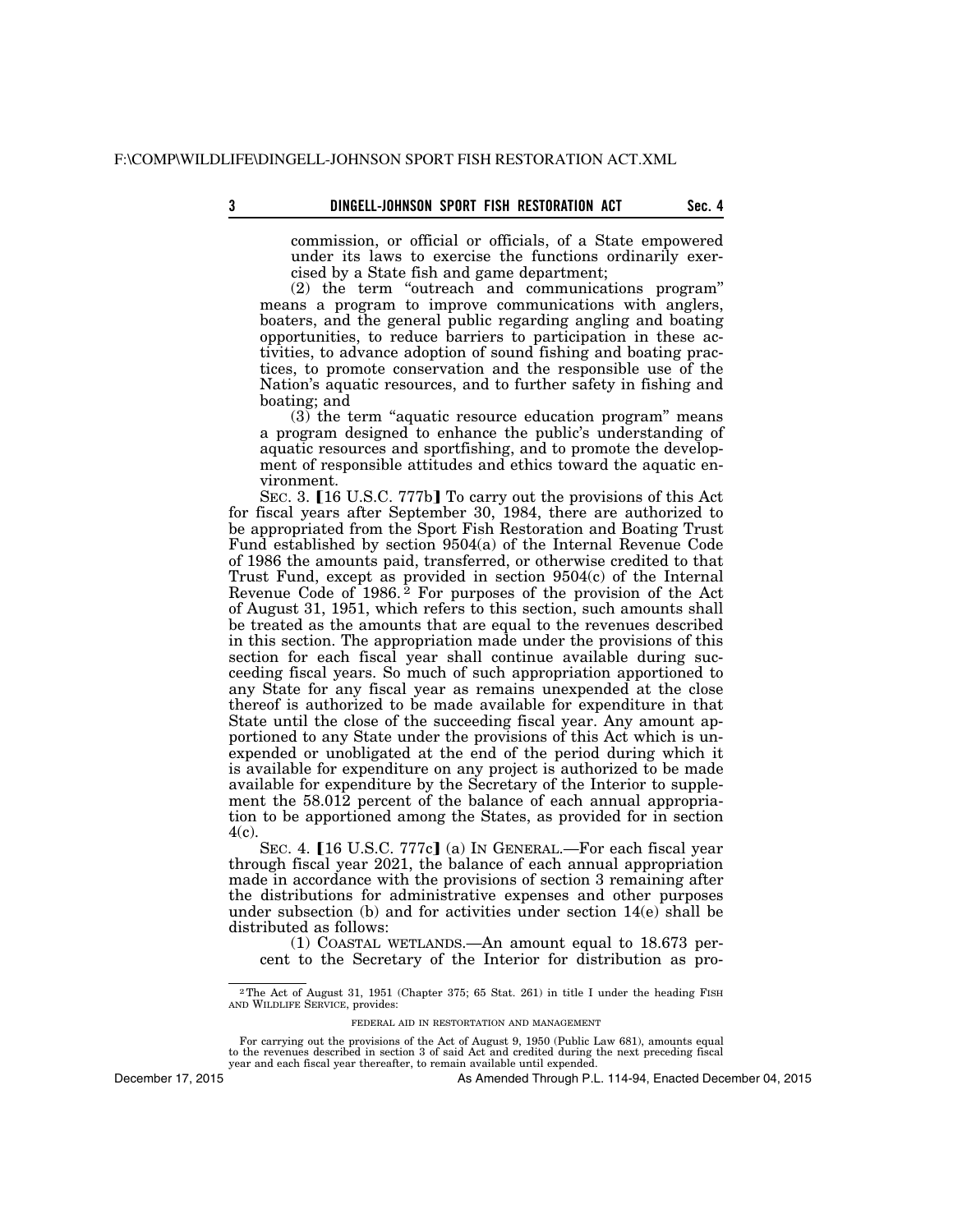vided in the Coastal Wetlands Planning, 4 Protection, and Restoration Act (16 U.S.C. 3951 et seq.).

(2) BOATING SAFETY.—An amount equal to 17.315 percent to the Secretary of the department in which the Coast Guard is operating for State recreational boating safety programs under section 13107 of title 46, United States Code.

(3) BOATING INFRASTRUCTURE IMPROVEMENT.—

(A) IN GENERAL.—An amount equal to 4 percent to the Secretary of the Interior for qualified projects under section 5604(c) of the Clean Vessel Act of 1992 (33 U.S.C. 1322 note) and section 7404(d) of the Sportfishing and Boating Safety Act of 1998 (16 U.S.C. 777g–1(d)).

(B) LIMITATION.—Not more than 75 percent of the amount under subparagraph (A) shall be available for projects under either of the sections referred to in subparagraph (A).

(4) NATIONAL OUTREACH AND COMMUNICATIONS.—An amount equal to 2.0 percent to the Secretary of the Interior for the National Outreach and Communications Program under section 8(d) of this Act. Such amounts shall remain available for 3 fiscal years, after which any portion thereof that is unobligated by the Secretary for that program may be expended by the Secretary under subsection (c) of this section.

(b) SET-ASIDE FOR EXPENSES FOR ADMINISTRATION OF THE DIN-GELL-JOHNSON SPORT FISH RESTORATION ACT.—

(1) IN GENERAL.—

(A) SET-ASIDE FOR ADMINISTRATION.—From the annual appropriation made in accordance with section 3, for each fiscal year through fiscal year 2021, the Secretary of the Interior may use no more than the amount specified in subparagraph (B) for the fiscal year for expenses for administration incurred in the implementation of this Act, in accordance with this section and section 9. The amount specified in subparagraph (B) for a fiscal year may not be included in the amount of the annual appropriation distributed under subsection (a) for the fiscal year.

(B) AVAILABLE AMOUNTS.—The available amount referred to in subparagraph (A) is—

(i) for each of fiscal years 2001 and 2002, \$9,000,000;

(ii) for fiscal year 2003, \$8,212,000; and

(iii) for fiscal year 2004 and each fiscal year thereafter, the sum of—

(I) the available amount for the preceding fiscal year; and

(II) the amount determined by multiplying—

(aa) the available amount for the preceding fiscal year; and

(bb) the change, relative to the preceding fiscal year, in the Consumer Price Index for

December 17, 2015

<sup>4</sup>Transfer of functions to Secretary of Commerce from Secretary of the Interior by Reorg. Plan No. 4 of 1970, eff. Oct. 3, 1970, 35 F.R. 15627, 84 Stat. 2090, see note set out under section 777 of this title.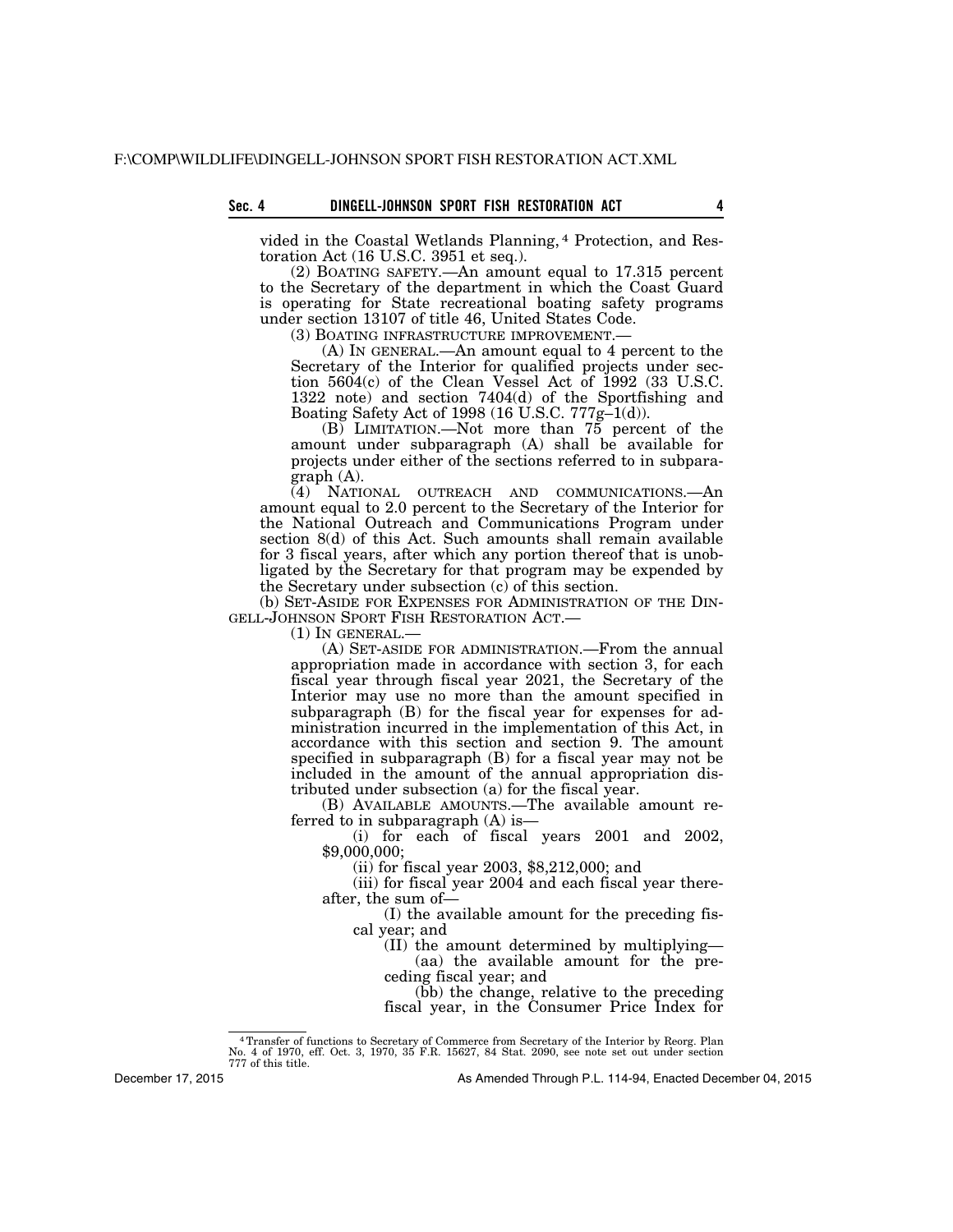All Urban Consumers published by the Department of Labor.<br>(2) SET-ASIDE FOR COAST GUARD ADMINISTRATION.

(2) SET-ASIDE FOR COAST GUARD ADMINISTRATION.— (A) IN GENERAL.—From the annual appropriation made in accordance with section 3, for each of fiscal years 2016 through 2021, the Secretary of the department in which the Coast Guard is operating may use no more than the amount specified in subparagraph (B) for the fiscal year for the purposes set forth in section 13107(c) of title 46, United States Code. The amount specified in subparagraph (B) for a fiscal year may not be included in the amount of the annual appropriation distributed under subsection (a) for the fiscal year.

(B) AVAILABLE AMOUNTS.—The available amount referred to in subparagraph  $(A)$  is—

(i) for fiscal year 2016,  $$7,700,000$ ; and

(ii) for fiscal year 2017 and each fiscal year thereafter, the sum of—

(I) the available amount for the preceding fiscal year; and

(II) the amount determined by multiplying— (aa) the available amount for the preceding fiscal year; and

(bb) the change, relative to the preceding fiscal year, in the Consumer Price Index for All Urban Consumers published by the Department of Labor.

(3) PERIOD OF AVAILABILITY; APPORTIONMENT OF UNOBLI-GATED AMOUNTS.—

(A) PERIOD OF AVAILABILITY.—For each fiscal year, the available amount under paragraph (1) shall remain available for obligation for use under that paragraph until the end of the subsequent fiscal year.

(B) APPORTIONMENT OF UNOBLIGATED AMOUNTS.—Not later than 60 days after the end of a fiscal year, the Secretary of the Interior shall apportion among the States any of the available amount under paragraph  $(1)$  that remains unobligated at the end of the fiscal year, on the same basis and in the same manner as other amounts made available under this Act are apportioned among the States under subsection (c) for the fiscal year.

(c)(1) The Secretary, after the distribution, transfer, use and deduction under subsection (b), and after deducting amounts used for activities under section 14(e), shall apportion 58.012 percent of the balance of each such annual appropriation among the several States in the following manner: 40 percent in the ratio which the area of each State including coastal and Great Lakes waters (as determined by the Secretary of the Interior) bears to the total area of all the States, and 60 percent in the ratio which the number of persons holding paid licenses to fish for sport or recreation in the State in the second fiscal year preceding the fiscal year for which such apportionment is made, as certified to said Secretary by the State fish and game departments, bears to the number of such persons in all the States. Such apportionments shall be adjusted equi-

December 17, 2015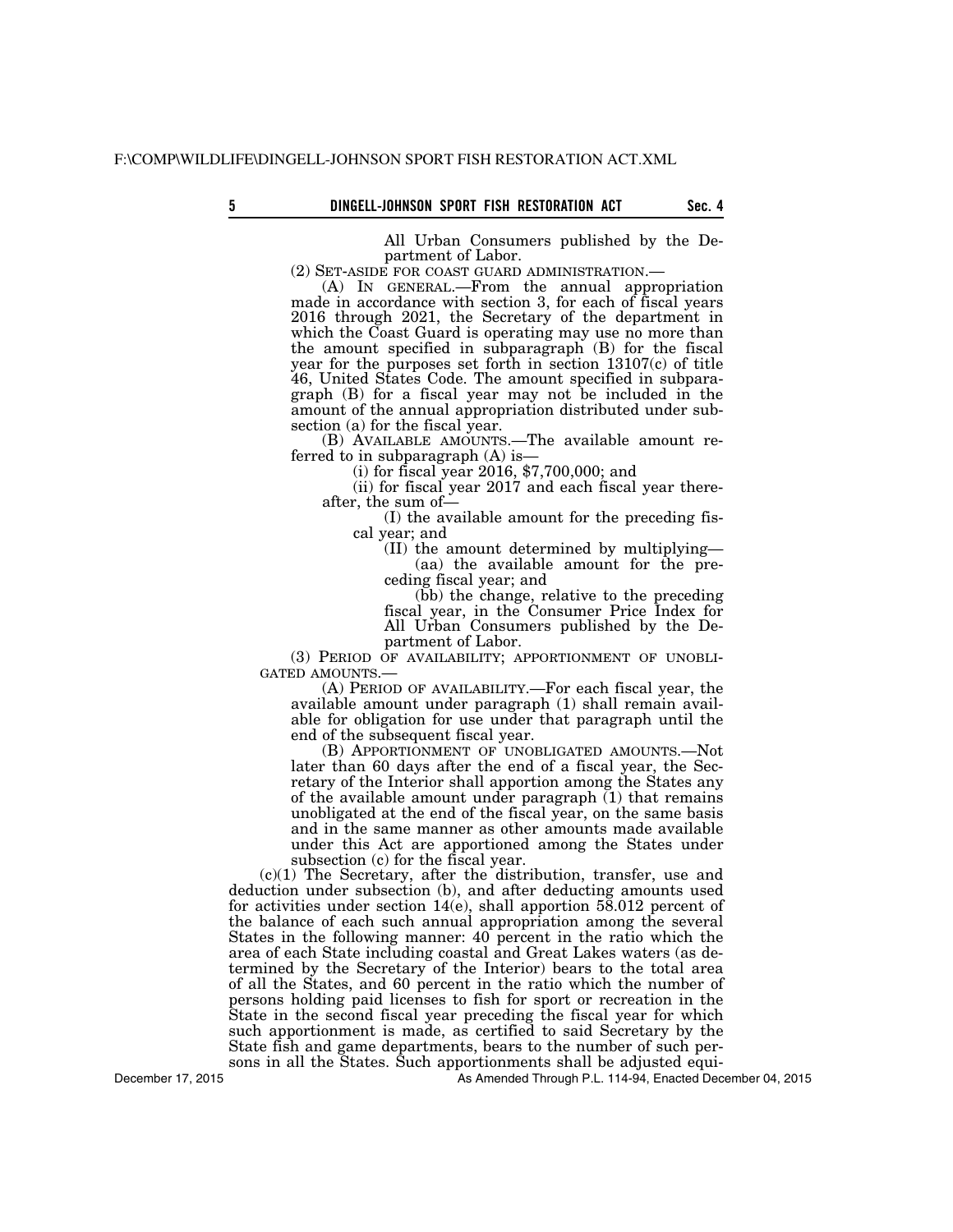## **Sec. 5 DINGELL-JOHNSON SPORT FISH RESTORATION ACT 6**

tably so that no State shall receive less than 1 percent nor more than 5 percent of the total amount apportioned. Where the apportionment to any State under this section is less than \$4,500 annually, the Secretary of the Interior may allocate not more than \$4,500 of said appropriation to said State to carry out the purposes of this Act when said State certifies to the Secretary of the Interior that it has set aside not less than \$1,500 from its fish-and-game funds or has made, through its legislature, an appropriation in this amount for said purposes.

(2) The Secretary shall deduct from the amount to be apportioned under paragraph (1) the amounts used for grants under section 14(a).

(d) So much of any sum not allocated under the provisions of this section for any fiscal year is hereby authorized to be made available for expenditure to carry out the purposes of this Act until the close of the succeeding fiscal year. The term fiscal year as used in this section shall be a period of twelve consecutive months from October 1 through the succeeding September 30, except that the period for enumeration of persons holding licenses to fish shall be a State's fiscal or license year.

 $(1)$  In GENERAL.—For each fiscal year, of the amounts appropriated under section 3, the Secretary of the Interior shall use only funds authorized for use under paragraphs  $(1)$ ,  $(3)$ , (4), and (5) of subsection (a) to pay the expenses for administration incurred in carrying out the provisions of law referred to in those paragraphs, respectively.

(2) MAXIMUM AMOUNT.—For each fiscal year, the Secretary of the Interior may use not more than \$900,000 in accordance with paragraph (1).

(f) TRANSFER OF CERTAIN FUNDS.—Amounts available under paragraphs (3) and (4) of subsection (a) that are unobligated by the Secretary of the Interior after 3 fiscal years shall be transferred to the Secretary of the department in which the Coast Guard is operating and shall be expended for State recreational boating safety programs under section 13107(a) of title 46, United States Code.<br>SEC. 5. [16 U.S.C. 777d] For each fiscal year beginning with

the fiscal year ending June 30, 1951, the Secretary of the Interior shall certify, at the time at which a deduction or apportionment is made, to the Secretary of the Treasury, and to each State fish and game department, the sum which he has estimated to be deducted for administering this Act and the sum which he has apportioned to each State for such fiscal year.

SEC. 6.  $[16 \text{ U.S.C. } 777 \text{ e}]$  (a) Any State desiring to avail itself of the benefits of this Act shall, by its State fish and game department, submit programs or projects for fish restoration in either of the following two ways:

(1) The State shall prepare and submit to the Secretary of the Interior a comprehensive fish and wildlife resource management plan which shall insure the perpetuation of these resources for the economic, scientific, and recreational enrichment of the people. Such plan shall be for a period of not less than five years and be based on projections of desires and needs of the people for a period of not less than fifteen years. It shall include provisions for updat-

December 17, 2015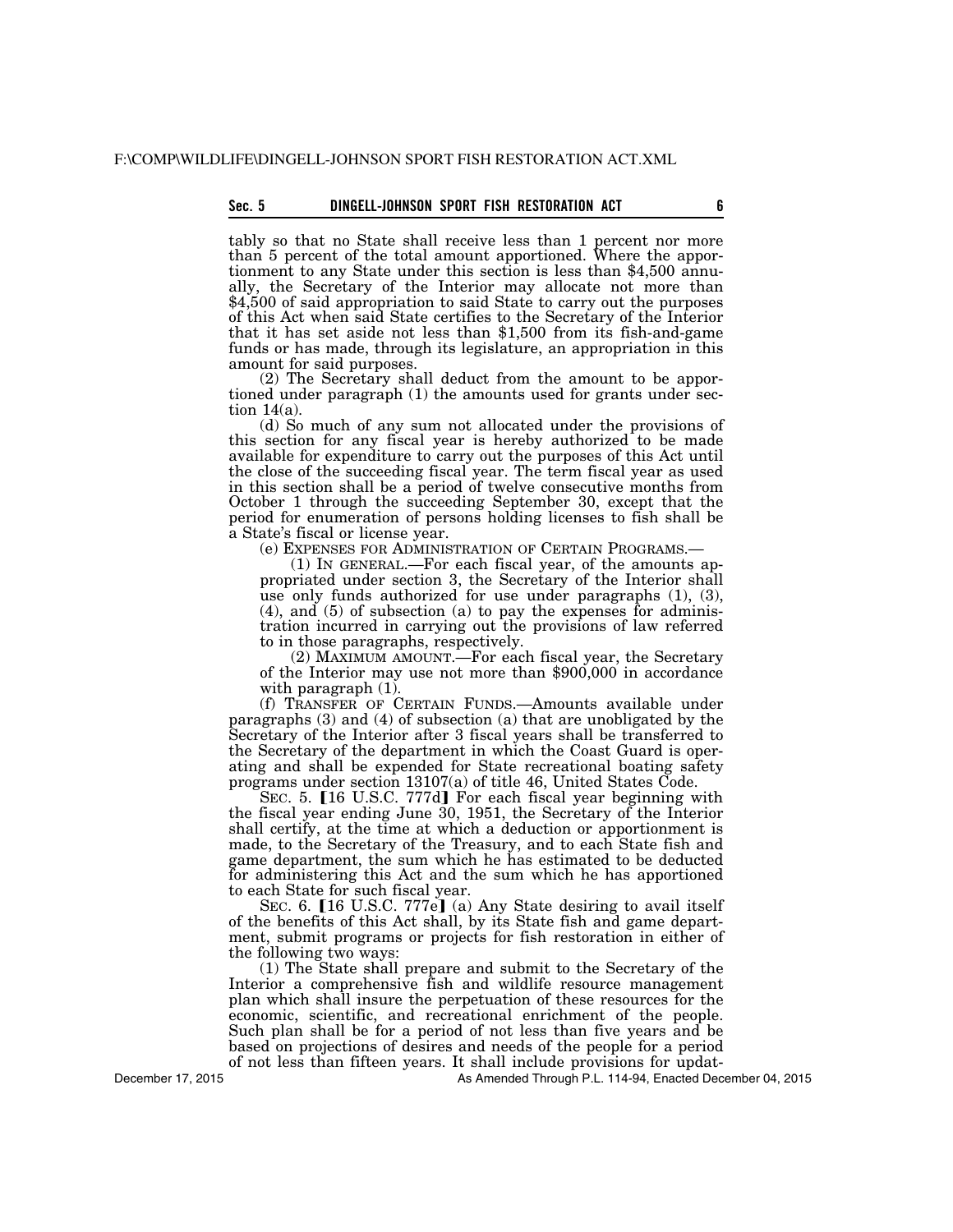## **7 Sec. 7 DINGELL-JOHNSON SPORT FISH RESTORATION ACT**

ing at intervals of not more than three years and be provided in a format as may be required by the Secretary of the Interior. If the Secretary of the Interior finds that such plans conform to standards established by him and approves such plans, he may finance up to 75 per centum of the cost of implementing segments of those plans meeting the purposes of this Act from funds apportioned under this Act upon this approval of an annual agreement submitted to him.

(2) A State may elect to avail itself of the benefits of this Act by its State fish and game department submitting to the Secretary of the Interior full and detailed statements of any fish restoration and management project proposed for that State. If the Secretary of the Interior finds that such project meets with the standards set by him and approves said project, the State fish and game department shall furnish to him such surveys, plans, specifications, and estimates therefor as he may require. If the Secretary of the interior approves the plans, specifications, and estimates for the project, he shall notify the State fish and game department and immediately set aside so much of said appropriation as represents the share of the United States payable under this Act on account of such project, which sum so set aside shall not exceed 75 per centum of the total estimated cost thereof.

The Secretary of the Interior shall approve only such comprehensive plans or projects as may be substantial in character and design and the expenditure of funds hereby authorized shall be applied only to such approved comprehensive fishery plan or projects and if otherwise applied they shall be replaced by the State before it may participate in any further apportionment under this Act. No payment of any money apportioned under this Act shall be made on any comprehensive fishery plan or project until an agreement to participate therein shall have been submitted to and approved by the Secretary of the Interior.

(b) If the State elects to avail itself of the benefits of this Act by preparing a comprehensive fish and wildlife plan under option (1) of subsection (a) of this section, then the term ''project'' may be defined for the purpose of this Act as a fishery program, all other definitions notwithstanding.

(c) Administrative costs in the form of overhead or indirect costs for services provided by State central service activities outside of the State fish and game department charged against programs or projects supported by funds made available under this Act shall not exceed in any one fiscal year 3 per centum of the annual apportionment to the State.

(d) The Secretary of the Interior may enter into agreements to finance up to 75 per centum of the initial costs of the acquisition of lands or interests therein and the construction of structures or facilities from appropriations currently available for the purposes of this Act; and to agree to finance up to 75 per centum of the remaining costs over such a period of time as the Secretary may consider necessary. The liability of the United States in any such agreement is contingent upon the continued availability of funds for the purposes of this Act.

SEC. 7. **[16 U.S.C. 777f]** (a) When the Secretary of the Interior shall find that any project approved by him has been completed or,

December 17, 2015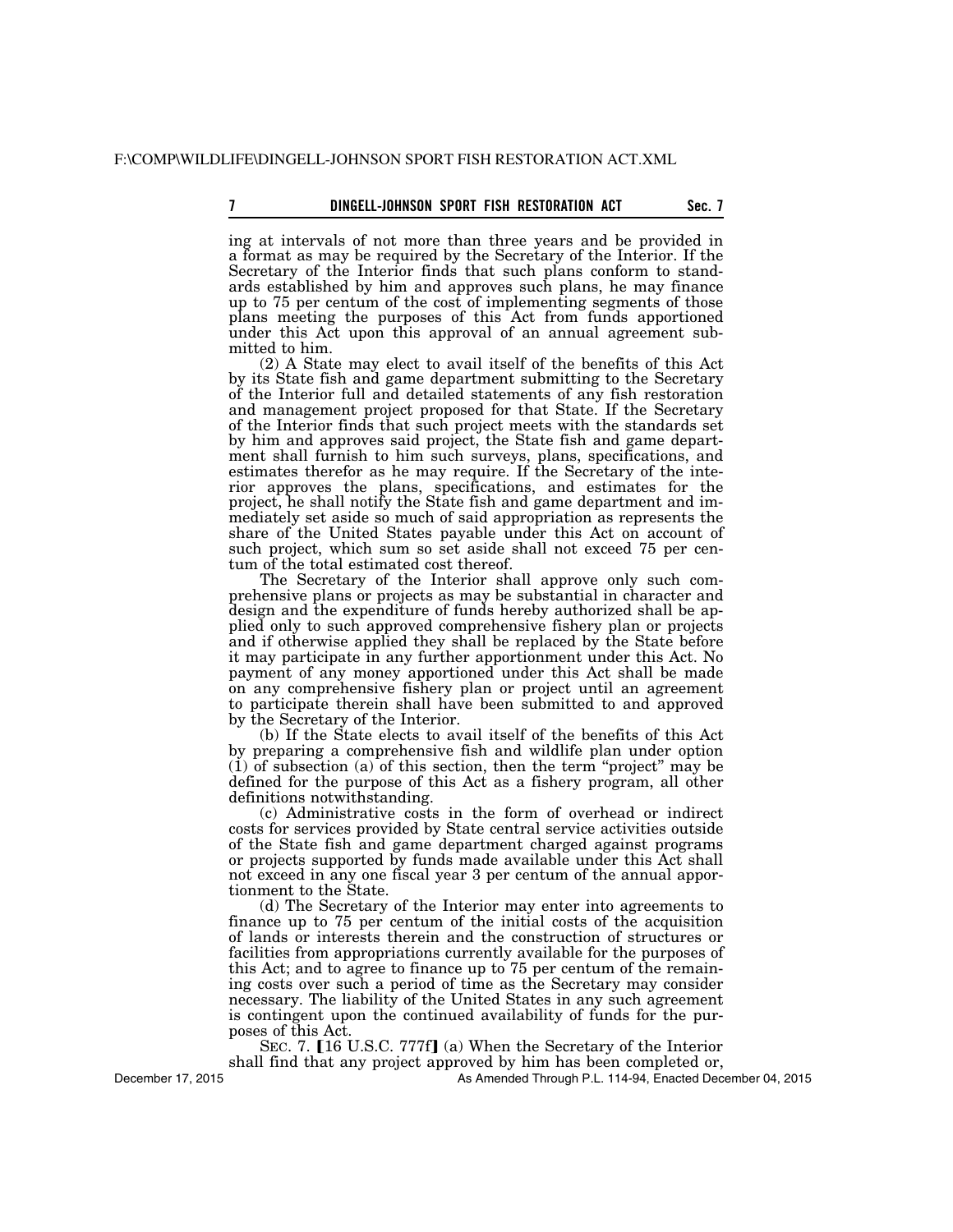## **Sec. 8 DINGELL-JOHNSON SPORT FISH RESTORATION ACT 8**

if involving research relating to fish, is being conducted, in compliance with said plans and specifications, he shall cause to be paid to the proper authority of said State the amount set aside for said project. The Secretary of the Interior may, in his discretion, from time to time, make payments on said project as the same progresses; but these payments, including previous payments, if any, shall not be more than the United States' pro rata share of the project in conformity with said plans and specifications. If a State has elected to avail itself of the benefits of this Act by preparing a comprehensive fish and wildlife plan as provided for under option (1) of subsection (a) of section 6 of this Act, and this plan has been approved by the Secretary of the Interior, then the Secretary may, in his discretion, and under such rules and regulations, as he may prescribe, advance funds to the State for financing the United States' pro rata share agreed upon between the State fish and game department and the Secretary.

(b) Any construction work and labor in each State shall be performed in accordance with its laws and under the direct supervision of the State fish and game department, subject to the inspection and approval of the Secretary of the Interior and in accordance with the rules and regulations made pursuant to this Act. The Secretary of the Interior and the State fish and game department of each State may jointly determine at what times and in what amounts payments shall be made under this Act. Such payments shall be made against the said appropriation to such official or officials, or depository, as may be designated by the State fish and game department and authorized under the laws of the State to receive public funds of the State.

SEC. 8.  $[16 \text{ U.S.C. } 777 \text{ g}]$  (a) To maintain fish-restoration and management projects established under the provisions of this Act shall be the duty of the States according to their respective laws. Beginning July 1, 1953, maintenance of projects heretofore completed under the provisions of this Act may be considered as projects under this Act. Title to any real or personal property acquired by any State, and to improvements placed on State-owned lands through the use of funds paid to the State under the provisions of this Act, shall be vested in such State.

(b)(1) Each State shall allocate 15 percent of the funds apportioned to it for each fiscal year under section 4 of this Act for the payment of up to 75 per centum of the costs of the acquisition, development, renovation, or improvement of facilities (and auxiliary facilities necessary to insure the safe use of such facilities) that create, or add to, public access to the waters of the United States to improve the suitability of such waters for recreational boating purposes. Notwithstanding this provision, States within a United States Fish and Wildlife Service Administrative Region may allocate more or less than 15 percent in a fiscal year, provided that the total regional allocation averages 15 percent over a 5 year period.

(2) So much of the funds that are allocated by a State under paragraph (1) in any fiscal year that remained unexpended or unobligated at the close of such year are authorized to be made available for the purposes described in paragraph (1) during the succeeding four fiscal years, but any portion of such funds that remain unexpended or unobligated at the close of such period are author-

December 17, 2015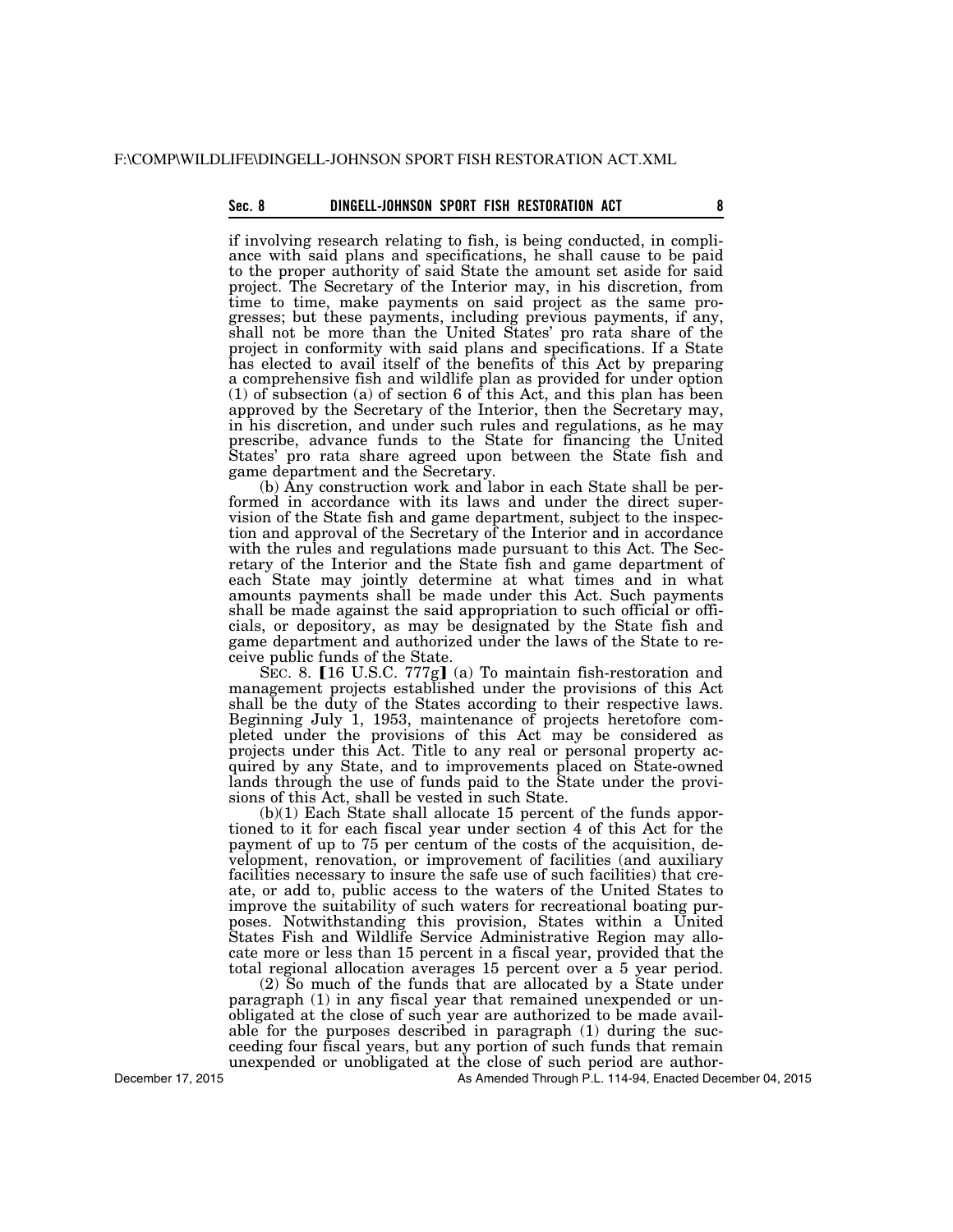ized to be made available for expenditure by the Secretary of the Interior to supplement the 58.012 percent of the balance of each annual appropriation to be apportioned among the States under section  $4(c)$ .

(c) Each State may use not to exceed 15 percent of the funds apportioned to it under section 4 of this Act to pay up to 75 per centum of the costs of an aquatic resource education and outreach and communications program for the purpose of increasing public understanding of the Nation's water resources and associated aquatic life forms. The non-Federal share of such costs may not be derived from other Federal grant programs. The Secretary shall issue not later than the one hundred and twentieth day after the effective date of this subsection such regulations as he deems advisable regarding the criteria for such programs.

 $(1)$  IMPLEMENTATION.—Within 1 year after the date of enactment of the Sportfishing and Boating Safety Act of 1998, the Secretary of the Interior shall develop and implement, in cooperation and consultation with the Sport Fishing and Boating Partnership Council, a national plan for outreach and communications.

(2) CONTENT.—The plan shall provide—

(A) guidance, including guidance on the development of an administrative process and funding priorities, for outreach and communications programs; and

(B) for the establishment of a national program.

(3) SECRETARY MAY MATCH OR FUND PROGRAMS.—Under the plan, the Secretary may obligate amounts available under subsection  $(a)(5)$  or subsection (b) of section 4 of this Act-

(A) to make grants to any State or private entity to pay all or any portion of the cost of carrying out any outreach and communications program under the plan; or

(B) to fund contracts with States or private entities to carry out such a program.

(4) REVIEW.—The plan shall be reviewed periodically, but not less frequently than once every 3 years.

(e) STATE OUTREACH AND COMMUNICATIONS PROGRAM.—Within 12 months after the completion of the national plan under subsection  $(d)(1)$ , a State shall develop a plan for an outreach and communications program and submit it to the Secretary. In developing the plan, a State shall—

(1) review the national plan developed under subsection (d);

(2) consult with anglers, boaters, the sportfishing and boating industries, and the general public; and

(3) establish priorities for the State outreach and communications program proposed for implementation.

(f) PUMPOUT STATIONS AND WASTE RECEPTION FACILITIES.— Amounts apportioned to States under section 4 of this Act may be used to pay not more than 75 percent of the costs of constructing, renovating, operating, or maintaining pumpout stations and waste reception facilities (as those terms are defined in the Clean Vessel Act of 1992).

(g) SURVEYS.—

December 17, 2015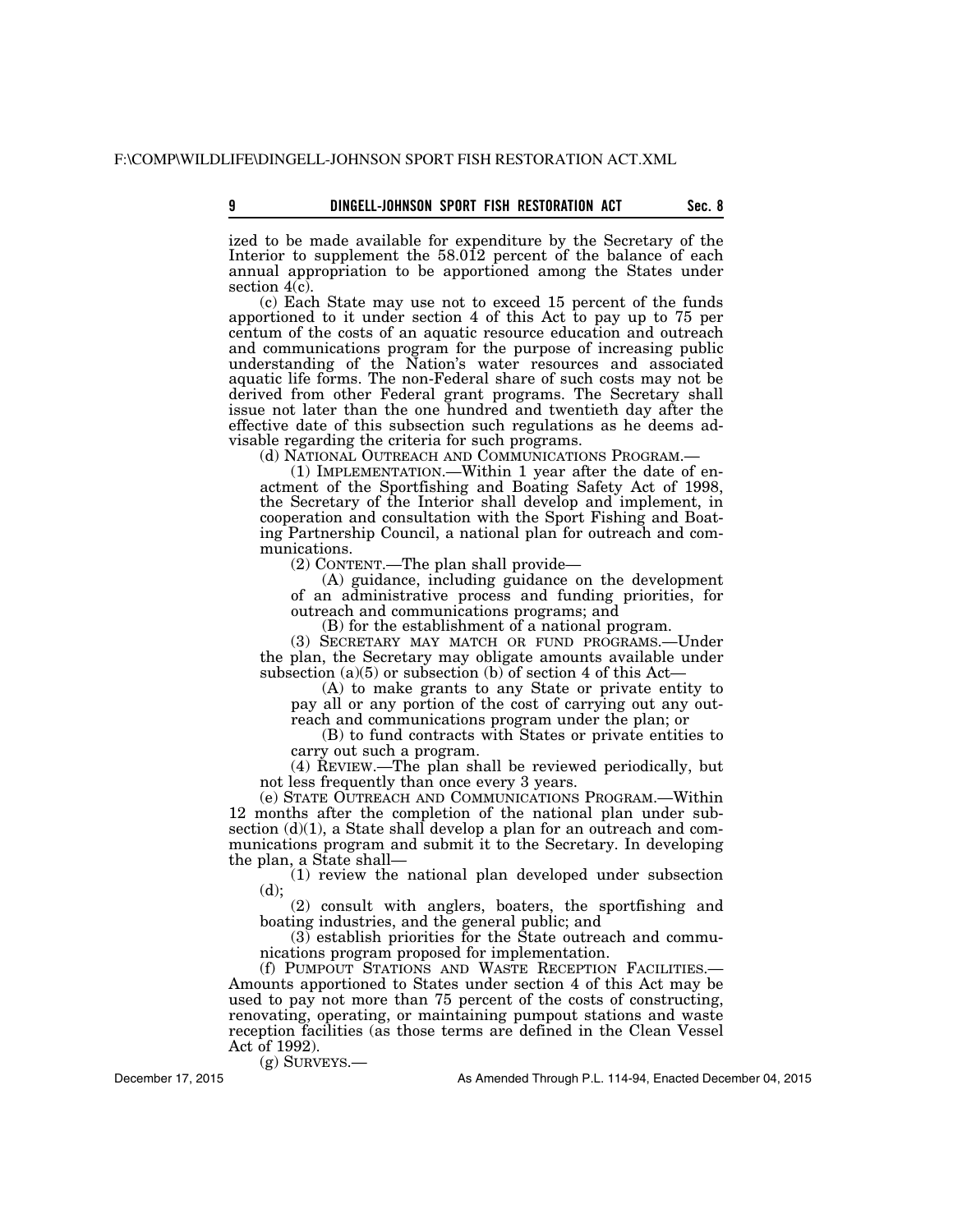## Sec. 9 **DINGELL-JOHNSON SPORT FISH RESTORATION ACT**

(1) NATIONAL FRAMEWORK.—Within 6 months after the date of enactment of the Sportfishing and Boating Safety Act of 1998, the Secretary, in consultation with the States, shall adopt a national framework for a public boat access needs assessment which may be used by States to conduct surveys to determine the adequacy, number, location, and quality of facilities providing access to recreational waters for all sizes of recreational boats.

(2) STATE SURVEYS.—Within 18 months after such date of enactment, each State that agrees to conduct a public boat access needs survey following the recommended national framework shall report its findings to the Secretary for use in the development of a comprehensive national assessment of recreational boat access needs and facilities.

(3) EXCEPTION.—Paragraph (2) does not apply to a State if, within 18 months after such date of enactment, the Secretary certifies that the State has developed and is implementing a plan that ensures there are and will be public boat access adequate to meet the needs of recreational boaters on its waters.

(4) FUNDING.—A State that conducts a public boat access needs survey under paragraph (2) may fund the costs of conducting that assessment out of amounts allocated to it as funding dedicated to motorboat access to recreational waters under subsection (b)(1) of this section.

#### SEC. 9. [16 U.S.C. 777h] REQUIREMENTS AND RESTRICTIONS CON-**CERNING USE OF AMOUNTS FOR EXPENSES FOR ADMIN-ISTRATION.**

(a) AUTHORIZED EXPENSES FOR ADMINISTRATION.—Except as provided in subsection (b), the Secretary of the Interior may use available amounts under section 4(b) only for expenses for administration that directly support the implementation of this Act that consist of—

(1) personnel costs of employees who directly administer this Act on a full-time basis;

(2) personnel costs of employees who directly administer this Act on a part-time basis for at least 20 hours each week, not to exceed the portion of those costs incurred with respect to the work hours of the employee during which the employee directly administers this Act, as those hours are certified by the supervisor of the employee;

(3) support costs directly associated with personnel costs authorized under paragraphs (1) and (2), excluding costs associated with staffing and operation of regional offices of the United States Fish and Wildlife Service and the Department of the Interior other than for the purposes of this Act;

(4) costs of determining under section 6(a) whether State comprehensive plans and projects are substantial in character and design;

(5) overhead costs, including the costs of general administrative services, that are directly attributable to administration of this Act and are based on—

(A) actual costs, as determined by a direct cost allocation methodology approved by the Director of the Office of

Management and Budget for use by Federal agencies; and

As Amended Through P.L. 114-94, Enacted December 04, 2015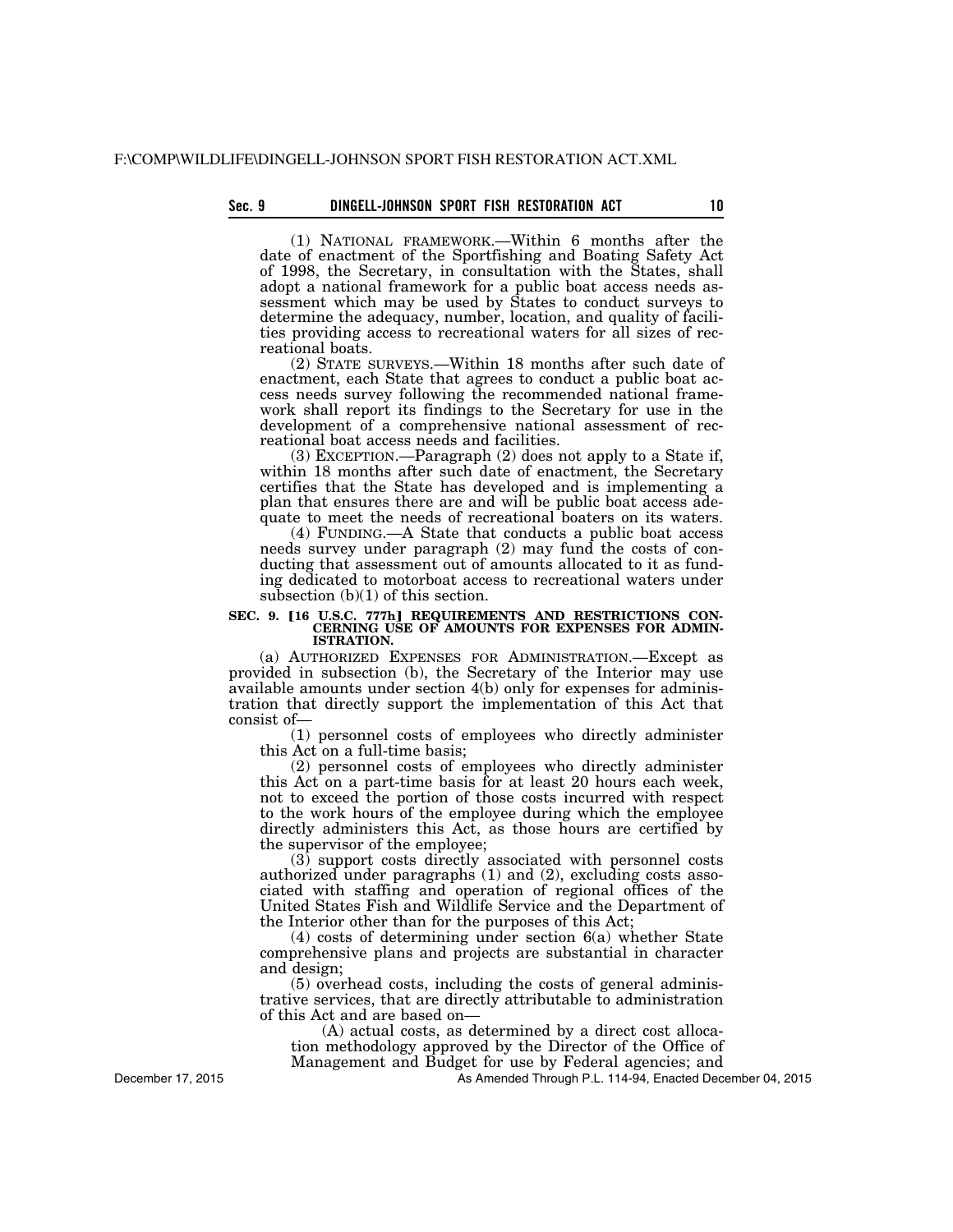## **11 Sec. 9 DINGELL-JOHNSON SPORT FISH RESTORATION ACT**

(B) in the case of costs that are not determinable under subparagraph (A), an amount per full-time equivalent employee authorized under paragraphs (1) and (2) that does not exceed the amount charged or assessed for costs per full-time equivalent employee for any other division or program of the United States Fish and Wildlife Service;

(6) costs incurred in auditing, every 5 years, the wildlife and sport fish activities of each State fish and game department and the use of funds under section 6 by each State fish and game department;

 $(7)$  costs of audits under subsection  $(d)$ ;

(8) costs of necessary training of Federal and State fulltime personnel who administer this Act to improve administration of this Act;

(9) costs of travel to States, territories, and Canada by personnel who—

(A) administer this Act on a full-time basis for purposes directly related to administration of State programs or projects; or

(B) administer grants under section 6 or 14;

(10) costs of travel outside the United States (except travel to Canada), by personnel who administer this Act on a fulltime basis, for purposes that directly relate to administration of this Act and that are approved directly by the Assistant Secretary for Fish and Wildlife and Parks;

(11) relocation expenses for personnel who, after relocation, will administer this Act on a full-time basis for at least 1 year, as certified by the Director of the United States Fish and Wildlife Service at the time at which the relocation expenses are incurred; and

(12) costs to audit, evaluate, approve, disapprove, and advise concerning grants under sections 6 and 14.

(b) REPORTING OF OTHER USES.—

(1) IN GENERAL.—Subject to paragraph (2), if the Secretary of the Interior determines that available amounts under section 4(b) should be used for an expense for administration other than an expense for administration described in subsection (a), the Secretary—

(A) shall submit to the Committee on Environment and Public Works of the Senate and the Committee on Resources of the House of Representatives a report describing the expense for administration and stating the amount of the expense; and

(B) may use any such available amounts for the expense for administration only after the end of the 30-day period beginning on the date of submission of the report under subparagraph (A).

(2) MAXIMUM AMOUNT.—For any fiscal year, the Secretary of the Interior may use under paragraph (1) not more than \$25,000.<br>(c) RESTRICTION ON USE TO SUPPLEMENT GENERAL APPROPRIA-

TIONS.—The Secretary of the Interior shall not use available

amounts under subsection (b) to supplement the funding of any

December 17, 2015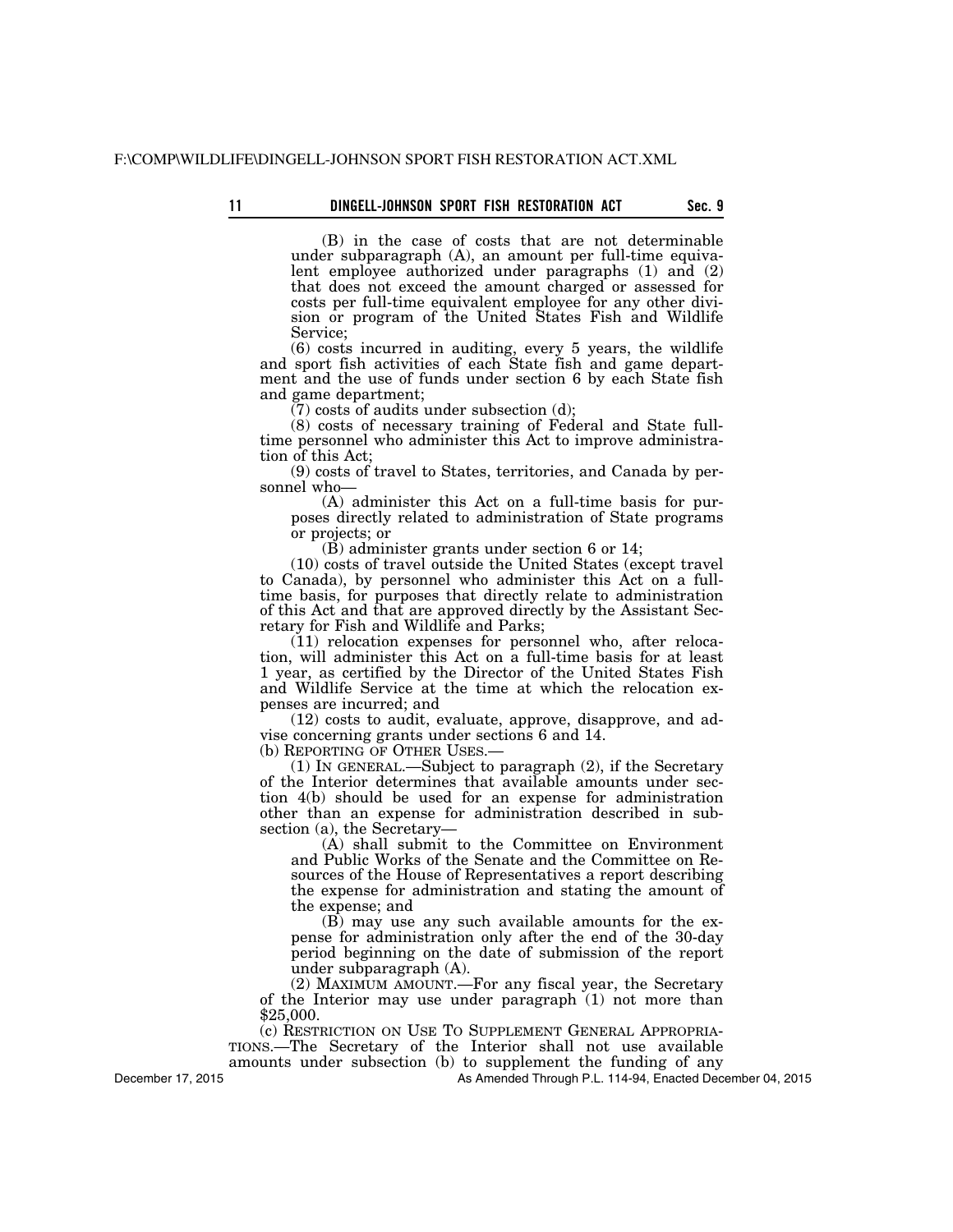function for which general appropriations are made for the United States Fish and Wildlife Service or any other entity of the Department of the Interior.

(d) AUDIT REQUIREMENT.—

(1) IN GENERAL.—The Inspector General of the Department of the Interior shall procure the performance of biennial audits, in accordance with generally accepted accounting principles, of expenditures and obligations of amounts used by the Secretary of the Interior for expenses for administration incurred in implementation of this Act.

(2) AUDITOR.—

(A) IN GENERAL.—An audit under this subsection shall be performed under a contract that is awarded under competitive procedures (as defined in section 4 of the Office of Federal Procurement Policy Act (41 U.S.C. 403)) by a person or entity that is not associated in any way with the Department of the Interior (except by way of a contract for the performance of an audit or other review).

(B) SUPERVISION OF AUDITOR.—The auditor selected under subparagraph (A) shall report to, and be supervised by, the Inspector General of the Department of the Interior, except that the auditor shall submit a copy of the biennial audit findings to the Secretary of the Interior at the time at which the findings are submitted to the Inspector General of the Department of the Interior.

(3) REPORT TO CONGRESS.—The Inspector General of the Department of the Interior shall promptly submit to the Committee on Resources of the House of Representatives and the Committee on Environment and Public Works of the Senate—

(A) a report on the results of each audit under this subsection; and

(B) a copy of each audit under this subsection.

SEC. 10.  $[16 \text{ U.S.C. } 777i]$  The Secretary of the Interior is authorized to make rules and regulations for carrying out the provisions of this Act.

 $Sec. 11. Repealed, Public Law 89–348 (79 Stat. 1311).$ 

SEC. 12. [16 U.S.C. 777k] The Secretary of the Interior is authorized to cooperate with the Secretary of Agriculture of Puerto Rico, the Mayor of the District of Columbia, the Governor of Guam, the Governor of American Samoa, the Governor of the Commonwealth of the Northern Mariana Islands, and the Governor of the Virgin Islands, in the conduct of fish restoration and management projects as defined in section 2 of this Act, upon such terms and conditions as he shall deem fair, just, and equitable, and is authorized to apportion to Puerto Rico, the District of Columbia, Guam, American Samoa, the Commonwealth of the Northern Mariana Islands, and the Virgin Islands, out of money available for apportionment under this Act, such sums as he shall determine, not exceeding for Puerto Rico  $\tilde{1}$  per centum, for the District of Columbia onethird of 1 per centum, for Guam one-third of 1 per centum, for American Samoa one-third of 1 per centum, for the Commonwealth of the Northern Mariana Islands one-third of 1 per centum, and for the Virgin Islands one-third of 1 per centum of the total amount

December 17, 2015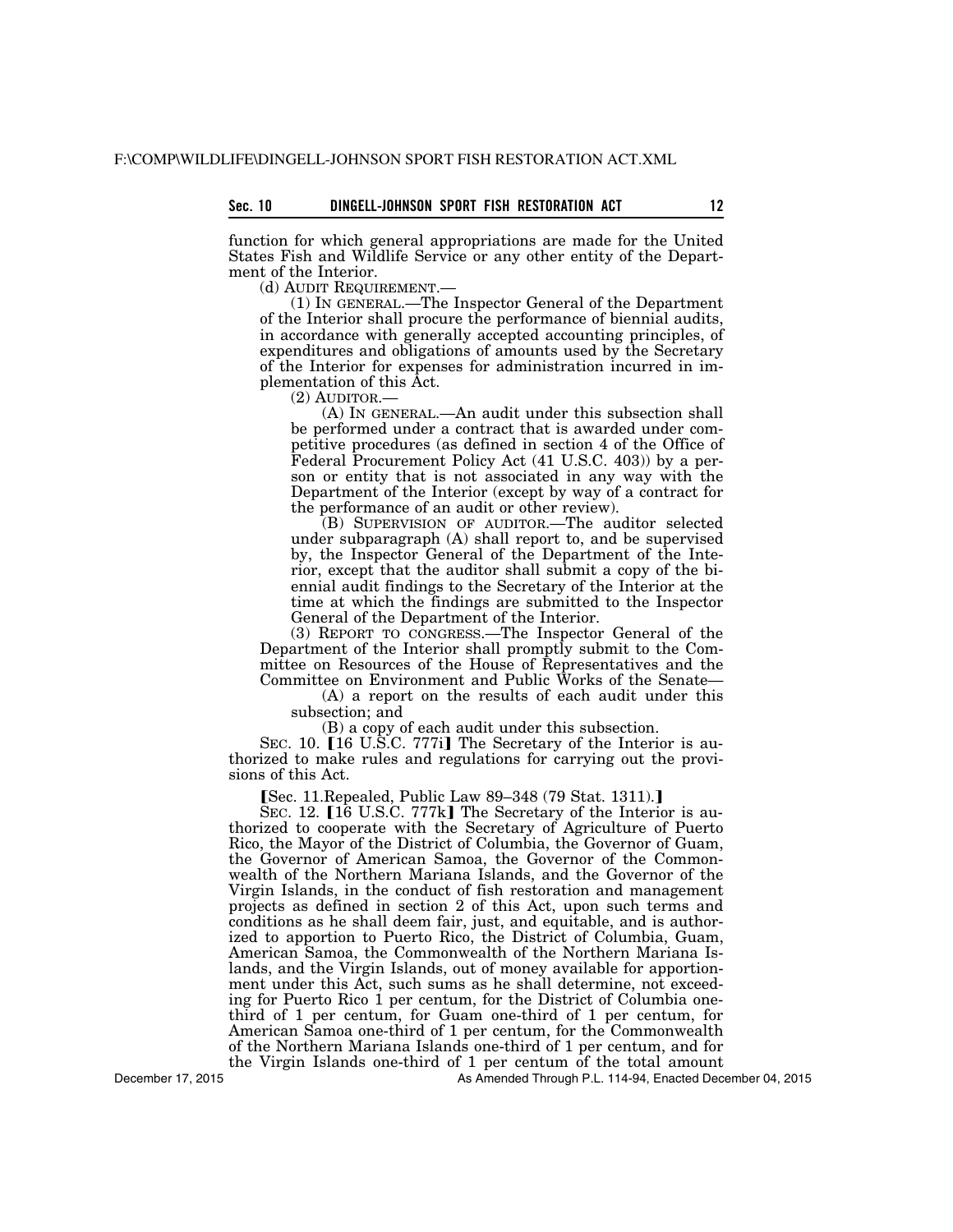## 13 **DINGELL-JOHNSON SPORT FISH RESTORATION ACT** Sec. 14

apportioned in any one year, but the Secretary shall in no event require any of said cooperating agencies to pay an amount which will exceed 25 per centum of the cost of any project. Any unexpended or unobligated balance of any apportionment made pursuant to this section shall be made available for expenditure in Puerto Rico, the District of Columbia, Guam, the Commonwealth of the Northern Mariana Islands, or the Virgin Islands, as the case may be, in the succeeding year, on any approved projects, and if unexpended or unobligated at the end of such year is authorized to be made available for expenditure by the Secretary of the Interior to supplement the 58.012 percent of the balance of each annual appropriation to be apportioned among the States under section  $4\overline{(c)}$  of this Act.

## **SEC. 13. [16 U.S.C. 777l] STATE USE OF CONTRIBUTIONS.**

A State may use contributions of funds, real property, materials, and services to carry out an activity under this Act in lieu of payment by the State of the State share of the cost of such activity. Such a State share shall be considered to be paid in an amount equal to the fair market value of any contribution so used.

## SEC. 14. [16 U.S.C. 777m] MULTISTATE CONSERVATION GRANT PRO-**GRAM.**

(a) IN GENERAL.—

(1) AMOUNT FOR GRANTS.—Not more than \$3,000,000 shall be distributed to the Secretary of the Interior for making multistate conservation project grants in accordance with this section.

(2) PERIOD OF AVAILABILITY; APPORTIONMENT.—

(A) PERIOD OF AVAILABILITY.—Amounts made available under paragraph (1) shall remain available for making grants only for the first fiscal year for which the amount is made available and the following fiscal year.

(B) APPORTIONMENT.—At the end of the period of availability under subparagraph (A), the Secretary of the Interior shall apportion any amounts that remain available among the States in the manner specified in section 4(c) for use by the States in the same manner as funds apportioned under section 4(c).

(b) SELECTION OF PROJECTS.—

(1) STATES OR ENTITIES TO BE BENEFITED.—A project shall not be eligible for a grant under this section unless the project will benefit—

(A) at least 26 States;

(B) a majority of the States in a region of the United States Fish and Wildlife Service; or

(C) a regional association of State fish and game departments.

(2) USE OF SUBMITTED PRIORITY LIST OF PROJECTS.—The Secretary of the Interior may make grants under this section only for projects identified on a priority list of sport fish restoration projects described in paragraph (3).

(3) PRIORITY LIST OF PROJECTS.—A priority list referred to in paragraph (2) is a priority list of sport fish restoration

As Amended Through P.L. 114-94, Enacted December 04, 2015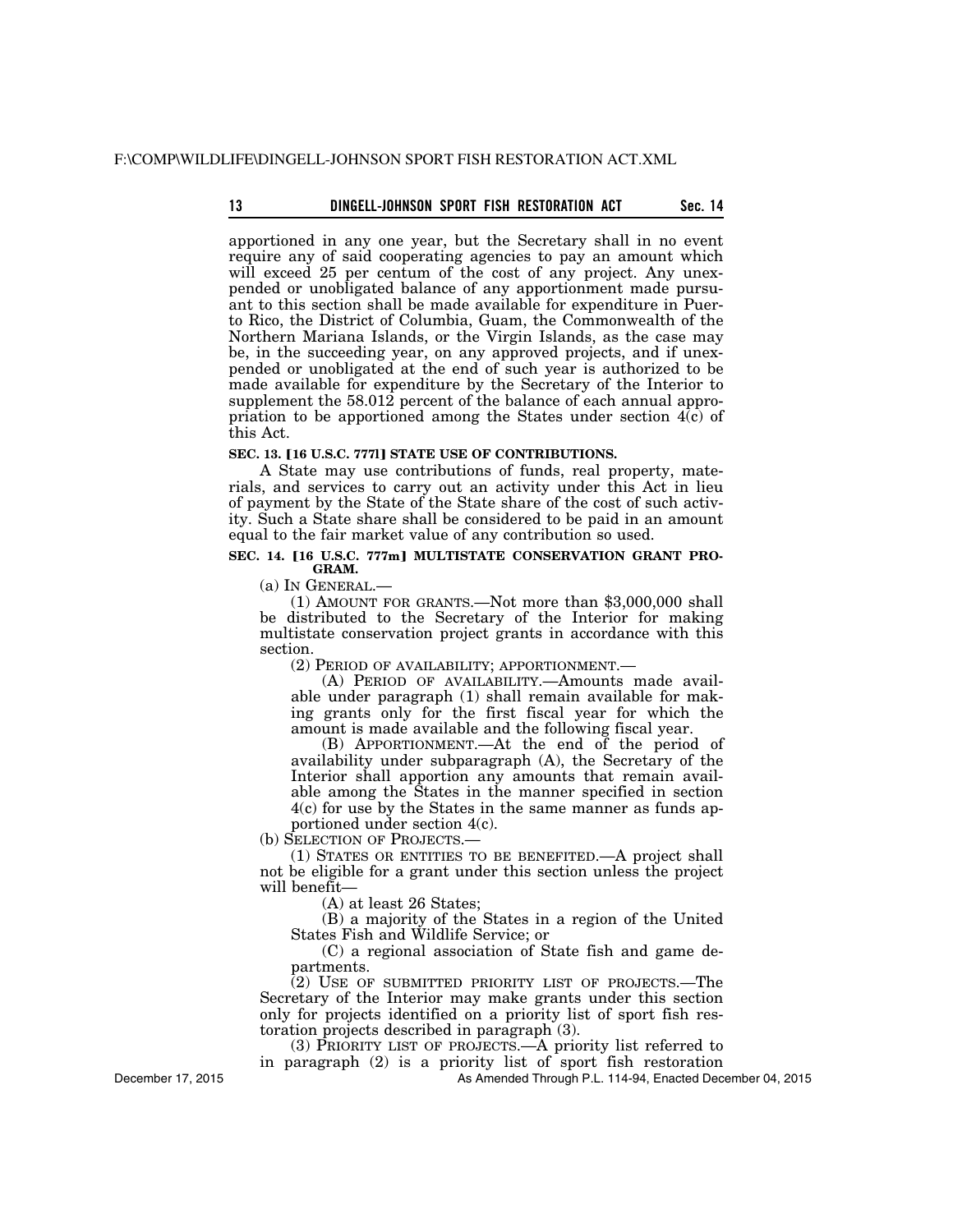projects that the International Association of Fish and Wildlife Agencies—

(A) prepares through a committee comprised of the heads of State fish and game departments (or their designees), in consultation with—

(i) nongovernmental organizations that represent conservation organizations;

(ii) sportsmen organizations; and

(iii) industries that fund the sport fish restoration programs under this Act;

(B) approves by vote of a majority of the heads of State fish and game departments (or their designees); and (C) not later than October 1 of each fiscal year, sub-

mits to the Assistant Director for Wildlife and Sport Fish Restoration Programs.

(4) PUBLICATION.—The Assistant Director for Wildlife and Sport Fish Restoration Programs shall publish in the Federal Register each priority list submitted under paragraph (3)(C).

(c) ELIGIBLE GRANTEES.— (1) IN GENERAL.—The Secretary of the Interior may make a grant under this section only to—

(A) a State or group of States;

(B) the United States Fish and Wildlife Service, or a State or group of States, for the purpose of carrying out the National Survey of Fishing, Hunting, and Wildlife-Associated Recreation; and

(C) subject to paragraph (2), a nongovernmental organization.

(2) NONGOVERNMENTAL ORGANIZATIONS.—

(A) IN GENERAL.—Any nongovernmental organization that applies for a grant under this section shall submit with the application to the International Association of Fish and Wildlife Agencies a certification that the organization—

(i) will not use the grant funds to fund, in whole or in part, any activity of the organization that promotes or encourages opposition to the regulated taking of fish; and

(ii) will use the grant funds in compliance with subsection (d).

(B) PENALTIES FOR CERTAIN ACTIVITIES.—Any nongovernmental organization that is found to use grant funds in violation of subparagraph (A) shall return all funds received under this section and be subject to any other applicable penalties under law.

(d) USE OF GRANTS.—A grant under this section shall not be used, in whole or in part, for an activity, project, or program that promotes or encourages opposition to the regulated taking of fish.

(e) FUNDING FOR OTHER ACTIVITIES.-Not more than \$1,200,000 of each annual appropriation made in accordance with the provisions of section 3 shall be distributed to the Secretary of the Interior for use as follows:

 $(1)$  \$200,000 shall be made available for each of-

(A) the Atlantic States Marine Fisheries Commission;

As Amended Through P.L. 114-94, Enacted December 04, 2015